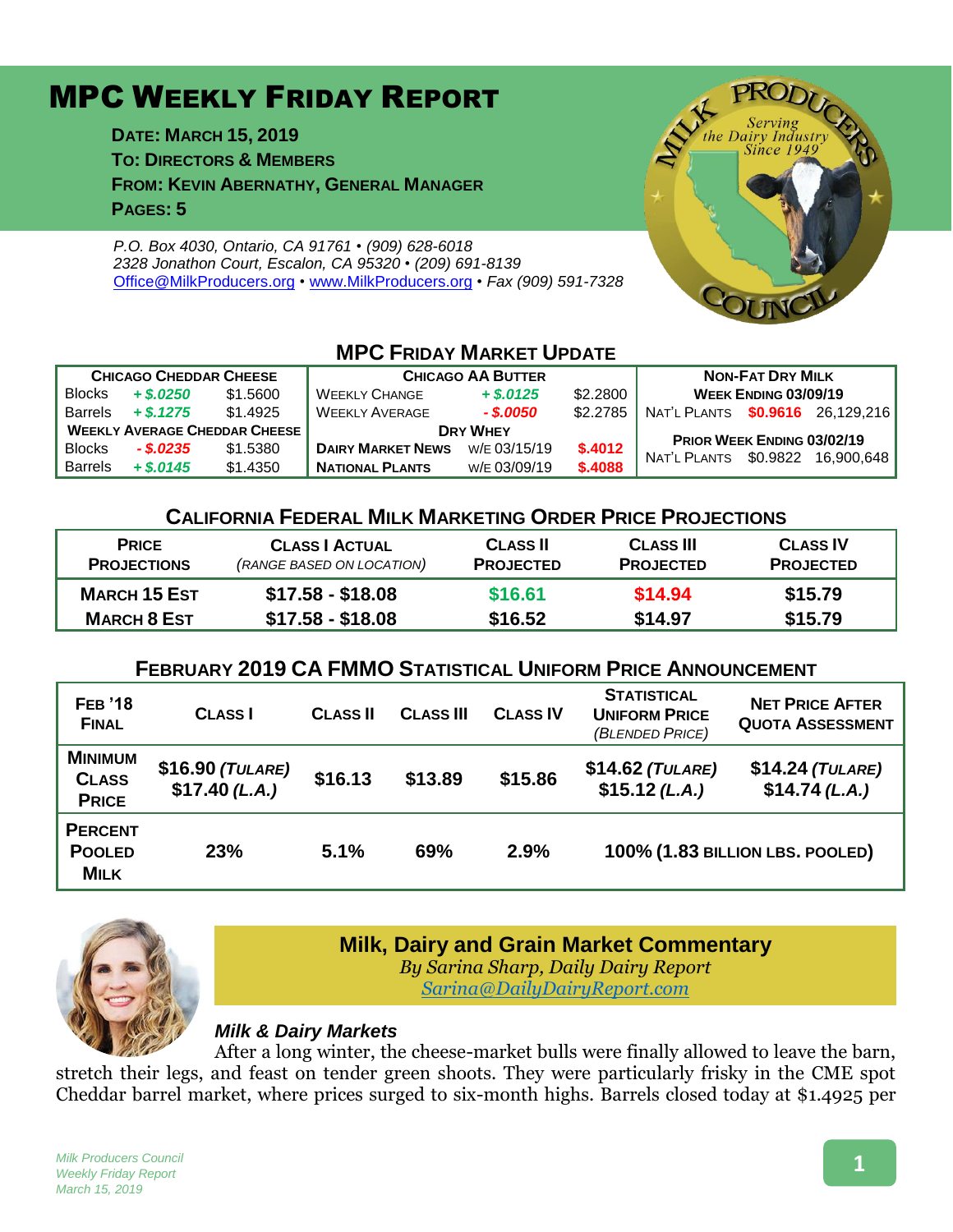pound, up 12.75ȼ from last Friday. Spot Cheddar blocks posted a more modest but still encouraging 2.5¢ gain and finished at \$1.56. Spot butter climbed  $1.25¢$  to \$2.28. The powders softened. Spot nonfat dry milk (NDM) slipped  $0.75¢$  to 96.75 $¢$ . Dry whey fell  $2¢$  to  $32¢$ . Class IV futures lost a little ground, while first-half Class III futures were mostly higher.

The markets had two perplexing reports to digest this week. The Milk Production report showed January milk output at 18.6 billion pounds, up 1% from 2018. That was greater than expected after just 0.5% growth in the fourth quarter. The increase was driven by a



1.8% jump in production per cow compared to a year ago.





year high in January, and yet the agency reports that there were more than 2,000 milk cows in January than there were in December. USDA also revised upward its estimates of the dairy herd throughout 2018. According to USDA's latest assessment, there were 9.438 million milk cows when the herd peaked in January 2018, some 30,000 head more than the agency previously reported. At 9.355 million head, the dairy herd was 83,000 head smaller in January 2019 than at the start of 2018, but it was still greater than expected in light of recent slaughter volumes and the frequency of herd dispersals.

Those disappointed in these somewhat bearish figures should take heart; USDA will

offer a look at February milk production early next week. Harsh weather and accelerated slaughter volumes surely impacted milk output and cow numbers in February. Dairy cow slaughter has topped 70,000 head in each of the past four weeks and is running 3.8% ahead of the 2018 pace. The declines are noticeable. The spring flush is here, and while milk is abundant, it is far from overwhelming.

USDA's Dairy Products report was also a head-scratcher. It showed cheese production at 1.1 billion pounds in January, up just 0.4% from the prior year. That doesn't jibe with the Milk Production report, which showed

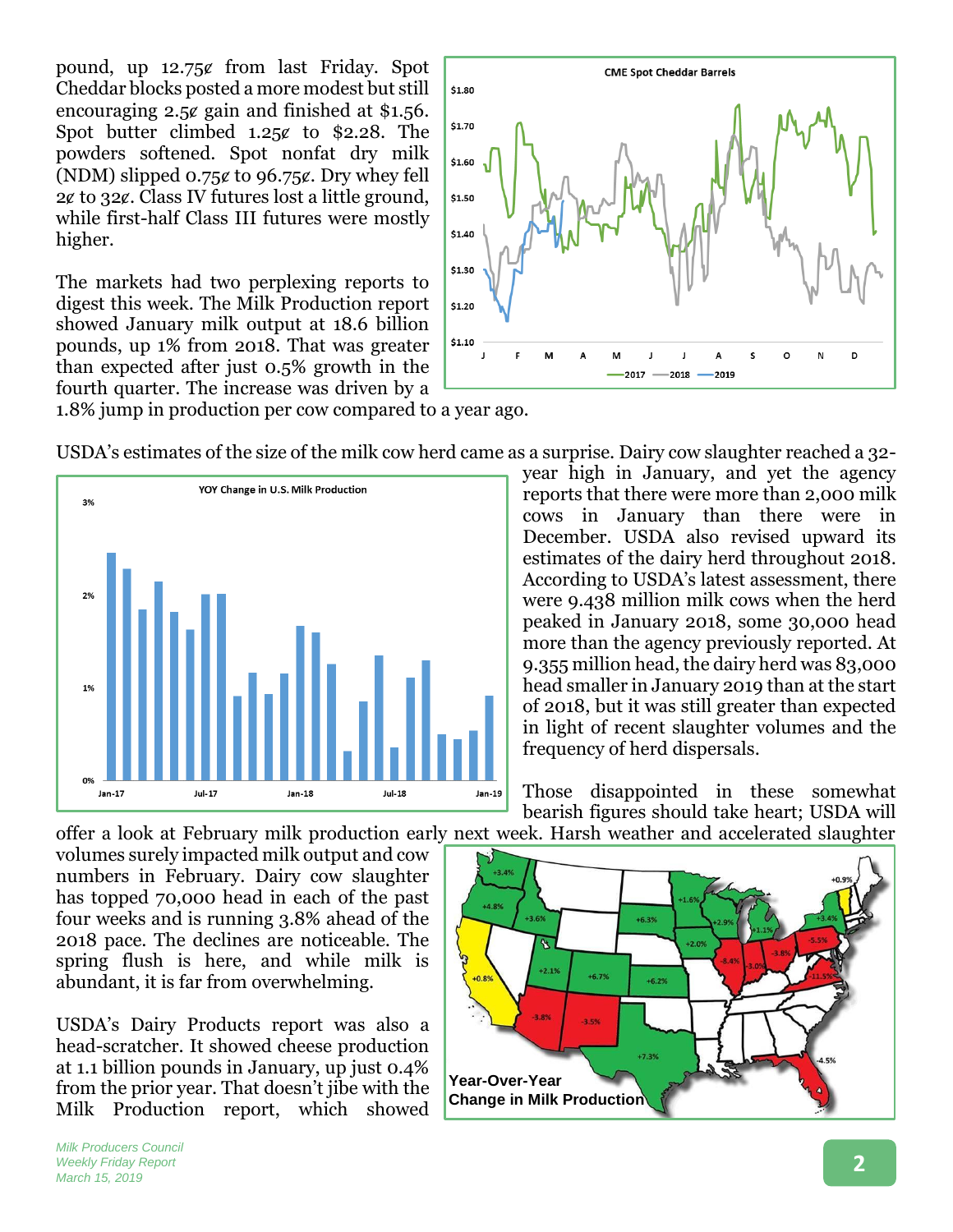

surprisingly large growth in milk output in the cheese states. While Wisconsin's milk production jumped 2.9% yearover-year in January, cheese output in America's Dairyland fell 4%. The *Daily Dairy Report* suggests this may indicate just how much discounted milk moved out of the other Great Lakes states into Wisconsin last year. The Michigan milk surplus has largely evaporated under the strain of low prices and a punitive basis. There will be significantly fewer trucks making the expensive trek from Mideastern dairies to Wisconsin's cheese plants this year.

Butter output jumped 4.2% in January to 189.8 million pounds. This was expected; churns were busy at the turn of the year processing imported butterfat and plentiful domestic cream. The strong increase affirms that the December-to-January decline in butter inventories is evidence of robust demand.

Combined production of NDM and skim milk powder (SMP) totaled 203.1 million pounds in January, down 1.5% from the prior year. Production shifted into NDM and away from SMP, suggesting that manufacturers did not anticipate strong demand from overseas. While NDM production (excluding SMP) was stronger than it was a year ago, stocks fell. Manufacturers' stocks of NDM on January 31 ebbed to 283.6 million pounds, down 7.6% from a year ago.



#### *Grain Markets*

After weeks of decline, the grain markets rebounded. May corn settled today at \$3.8225 per bushel, nearly 20¢ higher than last Friday. May beans closed at \$9.23, up 27.25¢ for the week. Rumors that China will buy U.S. corn sparked the rally, while concerns that soggy soils will slow spring planting stoked the embers.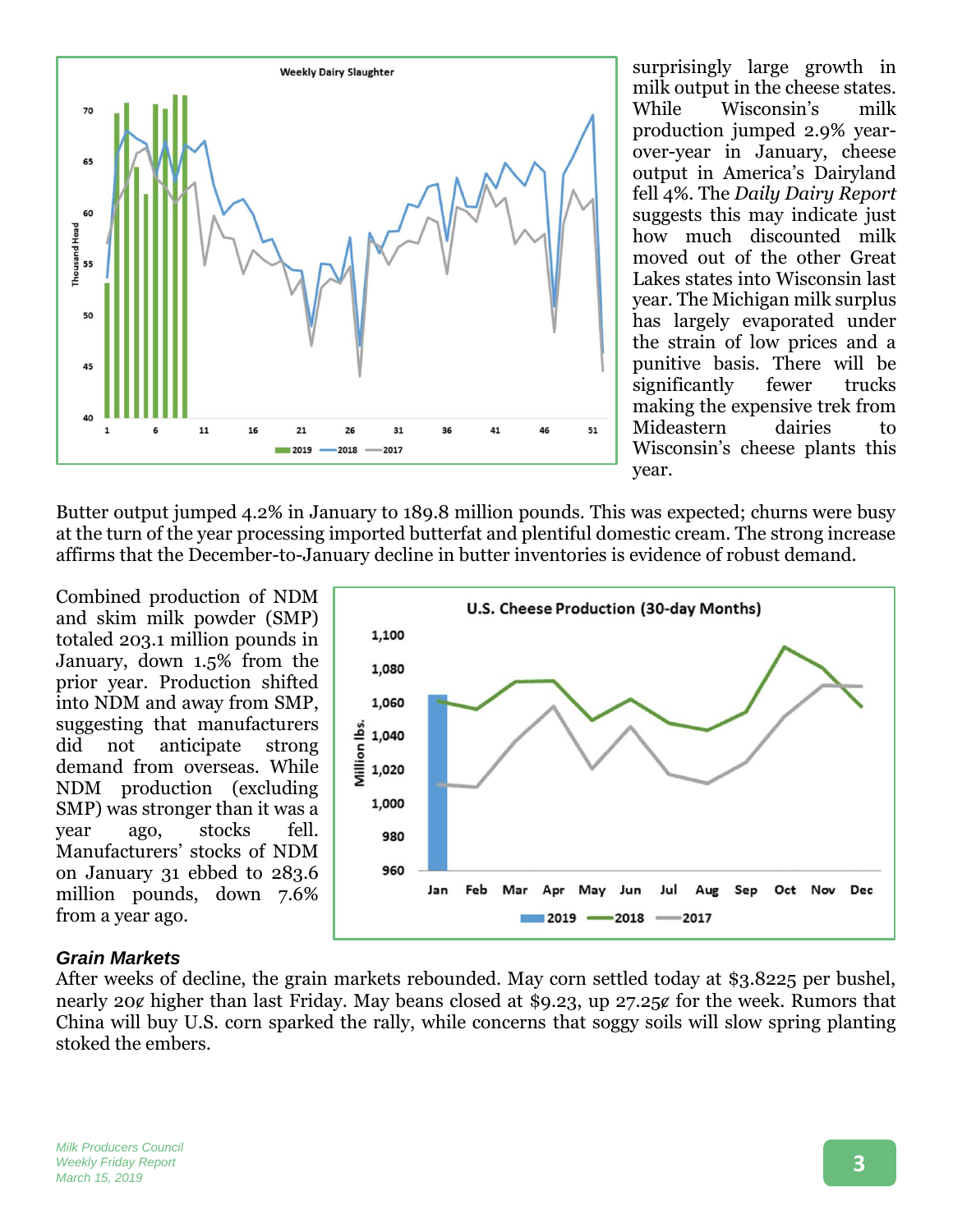#### **What's Going on With Quota?**



*By Geoff Vanden Heuvel, Director of Regulatory & Economic Affairs [Geoff@MilkProducers.org](mailto:Geoff@MilkProducers.org)*

There is a lot of discussion going on right now among California producers about quota. It is an issue where producers have different views and a lot of money and history is involved. The Board of Milk Producers Council is discussing this as

well. The Board membership reflects the broader producer community with some Board members owning a lot quota and some owning no quota and many somewhere in between. There are those who would prefer that no changes ever be made to the existing program, and there are those who think change is appropriate. If you are open to change, the question then becomes what kind of change and how fast. I am sure this conversation is going to continue for some time, but for today, what I want to offer up for your consideration are some reading materials.

Here are several documents that are worth looking at. First is a History of the California Milk Pooling Program last updated by CDFA in October of 2012. You can read it [here.](http://www.milkproducerscouncil.org/wp-content/uploads/History_of_pooling.pdf) The Second is a document written in 1972 that gives the comprehensive history of what led up to the development of the pooling/quota system. You can read that [here.](http://www.milkproducerscouncil.org/wp-content/uploads/1965CDFABulletinUpdated1972ForMilkPooling.pdf) The third covers some of the same ground in a very thorough Legislative analysis done in 1975. You can read that [here.](http://www.milkproducerscouncil.org/wp-content/uploads/1975LegislativeAnalystReportOnCAMilkPricing.pdf)

There is more history of important things that happened after these documents were written. There was "equalization" that took place in 1978 where a large amount of "blue sky" quota was issued to certain producers who were still short of quota nine years after the program started. Then there is the history of the \$1.70 fixed differential that came into effect in 1994. I was very involved in that effort and at some point, in the future I may write a history of what led up to that important change. But I am going to leave that for another day.

For right now, it is important to acknowledge that the milk pooling/pricing/quota systems that are currently in place are there because producers acted collectively to put them there. Changes have been made to these programs when enough pressure emerged to make changes, but it was never a quick process. We have just undergone a very major change in the adoption of a Federal Milk Marketing Order. Now there is agitation for further major change. This time the discussion is *"in the family"* and there are producers on all sides. The benefit of reading the history is to understand that our industry has faced these challenges before and has found solutions that most producers supported. It's worth a little investment of time to get that perspective. Happy reading.

#### **CDQAP March 2019 e-Update: Dairy Stockmanship Workshop, Tips for Managing Rain Water**

*Courtesy of California Dairy Quality Assurance Program*

The March edition of the CDQAP update includes tips from Dr. Deanne Meyer of UC Davis for managing rain water. Also included is information about the upcoming Stockmanship Train-the-Trainer Workshop on March 20-21 in Tulare. Read more [here.](http://cdrf.org/wp-content/uploads/2019/03/2019-CDQAP-March-Newsletter.pdf)